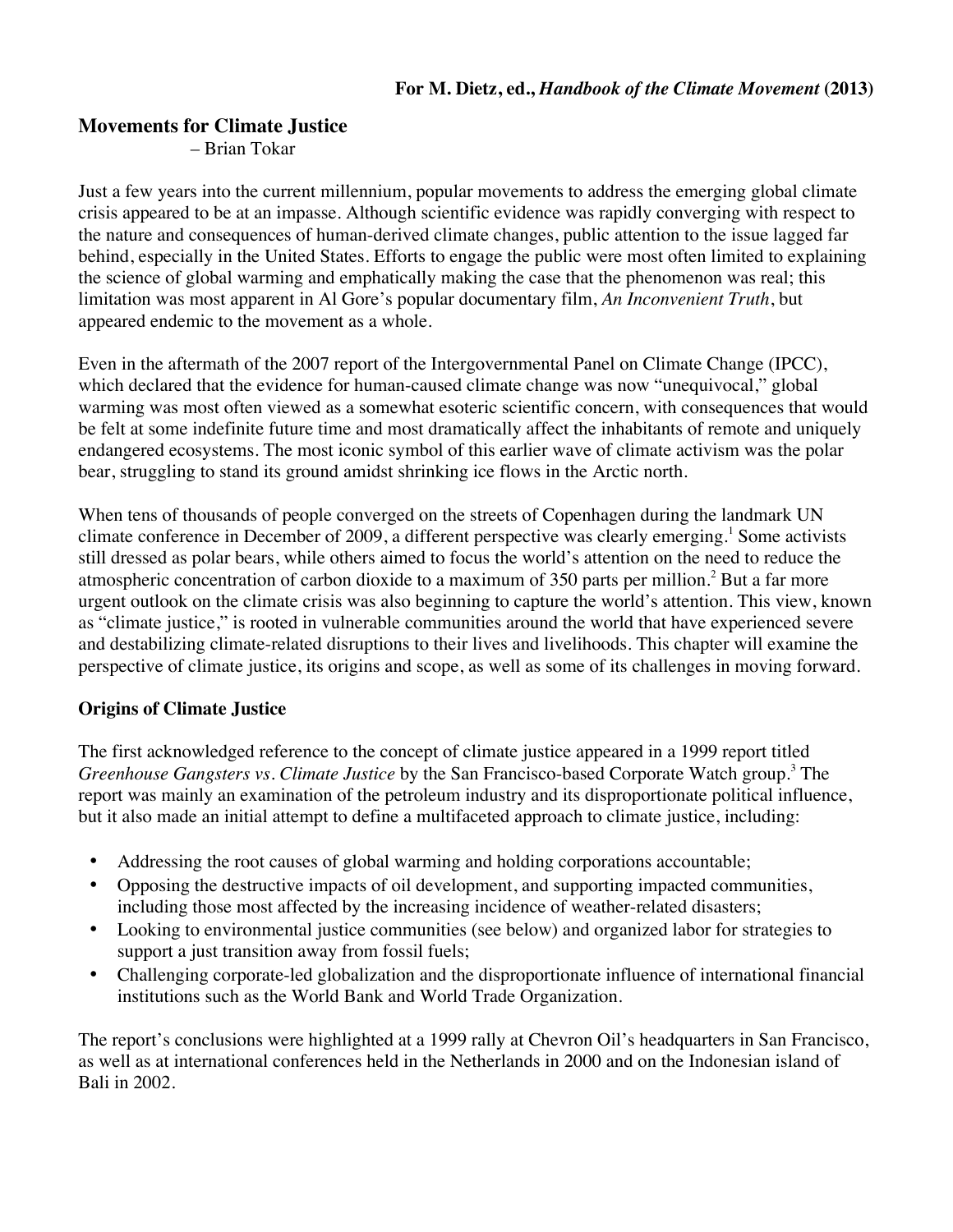The Corpwatch authors were active participants in the US movement for environmental justice, which began in the 1980s and had become a focus for inner city, indigenous, and poor rural communities confronting their disproportionate exposure to a variety of environmental hazards. The movement was galvanized by several successful local campaigns, as well as a landmark, church-sponsored report, *Toxic Wastes and Race*, which revealed that the racial composition of communities is the largest factor in the siting of hazardous waste facilities in the US. The report documented that 3 out of 5 African-Americans nationwide live in close proximity to abandoned toxic sites.<sup>4</sup>

News of the *Toxic Wastes and Race* report helped unite a variety of currents that had been challenging this reality on the local level for many years, and helped empower African American, Native American and Latino activists to demand a greater voice within the Euro-American-dominated environmental movement.<sup>5</sup> In 1991, a National People of Color Environmental Leadership Summit issued a comprehensive public statement against environmental racism and for environmental justice.<sup>6</sup> By the mid-1990s, leaders such as Tom Goldtooth of the Indigenous Environmental Network (IEN) were articulating the need to bring the deepening climate crisis into this framework, understanding that people of color would be as disproportionately impacted by climate disruptions as by chemical toxins. The movement's second Leadership Summit in 2002 issued a document titled "10 Principles for Just Climate Change Policies in the US."<sup>7</sup>

Also throughout the 1990s, international NGOs such as the World Rainforest Movement, Friends of the Earth International and the Third World Network drew public attention to local struggles of indigenous and other land-based peoples in the global South against the rising levels of resource extraction that accompanied neoliberal economic policies. They joined with Corpwatch, IEN and others at a meeting in Bali in 2002 to develop the Bali Principles of Climate Justice, a comprehensive, 27-point program aimed to "begin to build an international movement of all peoples for Climate Justice."<sup>8</sup> Campaigns to highlight indigenous land struggles helped shape the international movement against corporate-driven globalization in the late 1990s and early 2000s, and became a significant focus for organizations engaged in international climate justice organizing today, including IEN, the Global Forest Coalition, and the Global Justice Ecology Project.<sup>9</sup>

Several years earlier, at the 1997 UN conference that produced the Kyoto Protocol, then Vice-President Al Gore had offered that the US would endorse an agreement only if mandated greenhouse gas reductions were implemented through a system of market-based, tradable emission permits. The protocol eventually came into effect without US ratification, and policy measures in the E.U. and other countries increasingly come to rely on such "cap-and-trade" measures to nominally reduce greenhouse pollution. Market skeptics, concerned about the injustices inherent in this approach, convened a meeting in Durban, South Africa in the fall of 2004 that included representatives of social movements and indigenous peoples' organizations based in Brazil, India, Samoa, the US, and UK, as well as South Africa. That gathering drafted the Durban Declaration on Carbon Trading, which has gained over 300 endorsements worldwide.<sup>10</sup>

When the U.N.'s annual climate conference was held in Bali in 2007, the Durban Group for Climate Justice and numerous allies from around the world gathered in significant numbers. Representatives of communities disproportionately affected by global inaction on climate presented a strong and unified showing both inside and outside the official proceedings, and a more formal worldwide network emerged under the slogan, "Climate Justice Now!" At a series of side events, press conferences and protests throughout the Bali conference, representatives of affected communities, Indigenous Peoples, women, peasant farmers, and their allies articulated their demands for: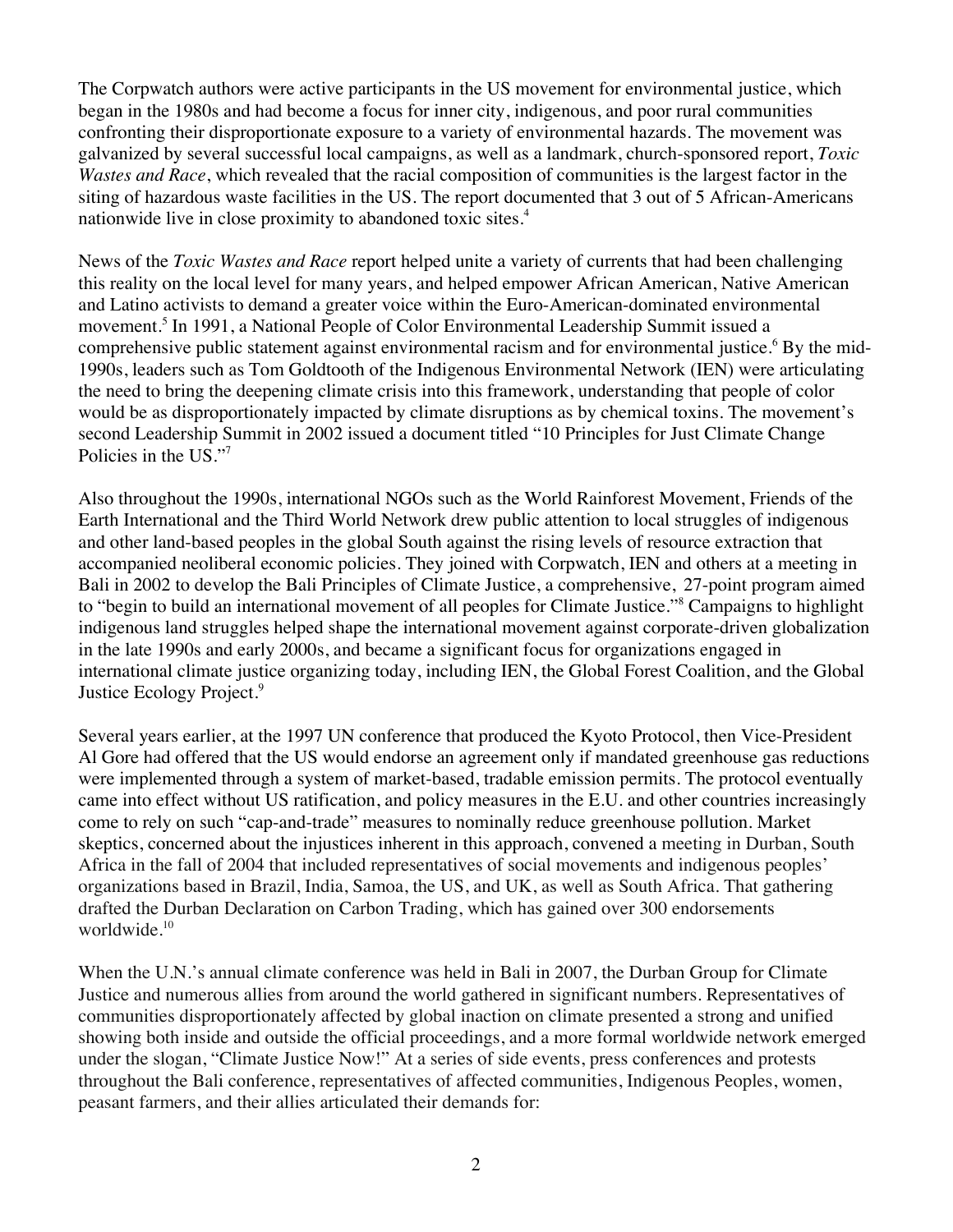- reduced consumption in the global North;
- huge financial transfers from North to South based on historical responsibility and ecological debt, paid for by redirecting military budgets, innovative taxes and debt cancellation;
- leaving fossil fuels in the ground and investing in energy-efficiency and community-led renewable energy;
- rights based resource conservation that enforces Indigenous land rights and promotes peoples' sovereignty over energy, forests, land and water; and
- sustainable family farming and food sovereignty. $^{11}$

A more detailed statement of principles for Climate Justice Now (CJN), developed the following year, begins in part:

From the perspective of climate justice, it is imperative that responsibility for reducing emissions and financing systemic transformation is taken by those who have benefited most from the past 250 years of economic development. Furthermore, any solutions to climate change must protect the most vulnerable, compensate those who are displaced, guarantee individual and collective rights, and respect peoples' right to participate in decisions that impact on their lives. $12$ 

By 2010, the CJN network included some 750 international organizations, including numerous grassroots groups throughout the global South, and had become a clearinghouse for information and the continuing involvement of many groups seeking to further these goals.<sup>13</sup> At the annual UN climate conferences, the network offers an inclusive meetingplace for critical perspectives on the unfolding international climate negotiations.

Over the past several years, climate justice has come to embody several distinct but largely complementary currents from various parts of the world. In the global South, demands for climate justice unite an impressive diversity of indigenous and other land-based people's movements. They include rainforest dwellers opposing new mega-dams and palm oil plantations, African communities resisting land appropriations for industrial agriculture and agrofuel production, Pacific Islanders facing the loss of their homes due to rising seas, and peasant farmers fighting for food sovereignty and basic land rights. A statement to the 2009 Copenhagen climate conference from the worldwide confederation of peasant movements, La Vía Campesina, stated in part:

Climate change is already seriously impacting us. It brings floods, droughts and the outbreak of pests that are all causing harvest failures. I must point out that these harvest failures are something that the farmers did not create. Instead, it is the polluters who caused the emissions who destroy the natural cycles... [W]e will not pay for their mistakes.<sup>14</sup>

In the US, environmental justice activists continue to be the leading voices for climate justice – mainly representatives from African American, Latino and Native American communities that have been resisting daily exposure to chemical toxins and other environmental hazards for more than 25 years. A two day conference in New York City in early 2009, organized by West Harlem Environmental Action (WEACT), brought together inner city activists, community and youth organizers, indigenous representatives and farmworker advocates with students, environmental lawyers, scientists, public health advocates and government officials to discuss the relevance of the climate justice framework for communities of color and their allies across the US.<sup>15</sup> Many speakers described the emerging climate justice movement as a continuation of the US civil rights legacy, and of their communities' continuing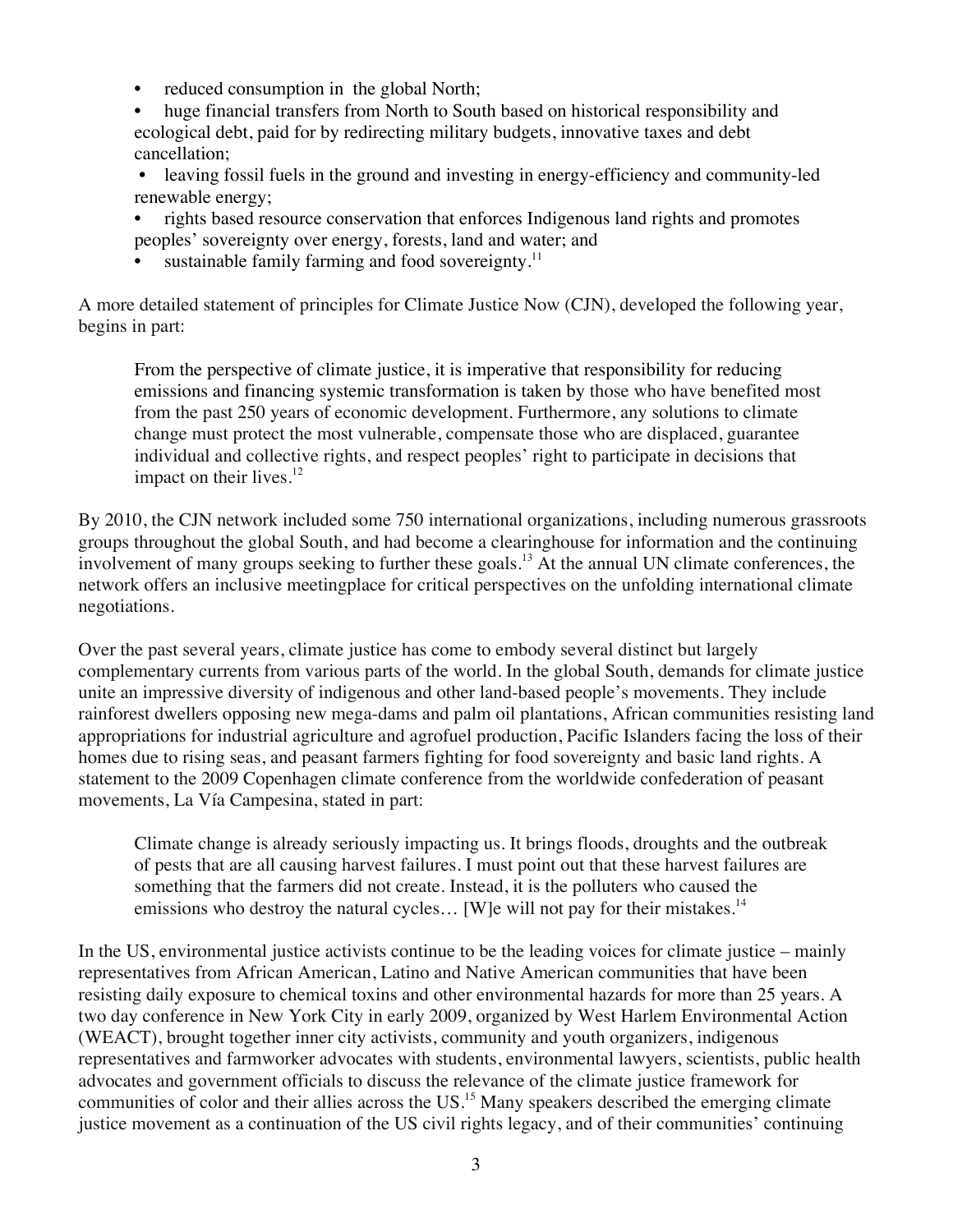"quest for fairness, equity and justice."<sup>16</sup> Others explained how, in recent years, the environmental justice movement has broadened its scope to areas of food justice, housing justice, and transportation justice, as well as opposition to the commodification of the atmosphere through global carbon markets. The national Grassroots Global Justice Alliance continues to bring delegations of US environmental justice activists to the annual UN climate conferences, while the Labor Network for Sustainability and allied groups work to raise support for climate justice among the ranks of organized labor in the US.<sup>17</sup>

In much of Europe, climate justice emerged as a further evolution of the global justice and anticapitalist movements that arose in opposition to the World Trade Organization and annual G8 economic summits during the late 1990s and early 2000s. A March 2010 discussion paper from the European Climate Justice Action network (CJA) explained that "Climate Justice means linking all struggles together that reject neoliberal markets and working towards a world that puts autonomous decision making power in the hands of communities." The paper concluded: "Fundamentally, we believe that we cannot prevent further global warming without addressing the way our societies are organized—the fight for climate justice and the fight for social justice are one and the same."18 While Climate Justice Action proved to be relatively short-lived, this approach is also expressed through ongoing networks such as Rising Tide – which was formed in the Netherlands and boasts chapters in the UK, US, Mexico, Ecuador and Australia – as well as the UK Climate Camp movement, which organized high profile actions between 2006 and 2010 at major power plant sites, Heathrow Airport, London's financial district, and the Edinburgh headquarters of the Royal Bank of Scotland.<sup>19</sup>

While various organizational expressions have proved difficult to sustain, the outlook of climate justice continues to have significant appeal in many parts of the world, and the informal Climate Justice Now network serves as a consistent point of contact among these disparate currents, especially around the ongoing UN climate negotiations. Between UN conferences, people and groups collaborate through a variety of online forums to share news, debate perspectives and strategies, and further the scope of climate justice organizing. Demands for climate justice have recently been voiced by representatives of waste pickers in Durban, South Africa, migrant farmworkers in the hills of Vermont, and Rising Tide activists challenging the practice of "mountaintop removal" coal mining in the US state of West Virginia, among others.<sup>20</sup> As the consequences of climate destabilization continue to be felt by people around the world, the disproportionate effects on those least responsible for excess greenhouse gas emissions continue to be a powerful motivator for engaged civil society actions.

## **The Case for Climate Justice**

The disproportionate impacts of a changing climate are most clearly illustrated by the marked increase in weather-related disasters over the past half-century. The stories of people affected by unprecedented droughts, floods, wildfires and other such incidents have most shaped public perceptions of the case for climate justice. From Hurricane Katrina in the US to the flooding of the Indus River valley in Pakistan, uncontrollable wildfires in Russia, and years of protracted drought in the Horn of Africa, the stories of vulnerable and often helpless people facing increasingly dangerous and unanticipated weather events have stirred the conscience of people around the world.

While scientists may disagree to what extent particular events are attributable to climatic changes, three things are clear: first, that the rate of weather-related disasters is increasing rapidly, upsetting even the authoritative projections of the global insurance industry; second, that these incidents are wholly consistent with the predictions of climate models for the behavior of a warmer, more turbulent atmosphere; and third, that when the climate contribution to particular weather events can be measured, the signal of global warming consistently stands out as an essential strong contributing factor.<sup>21</sup>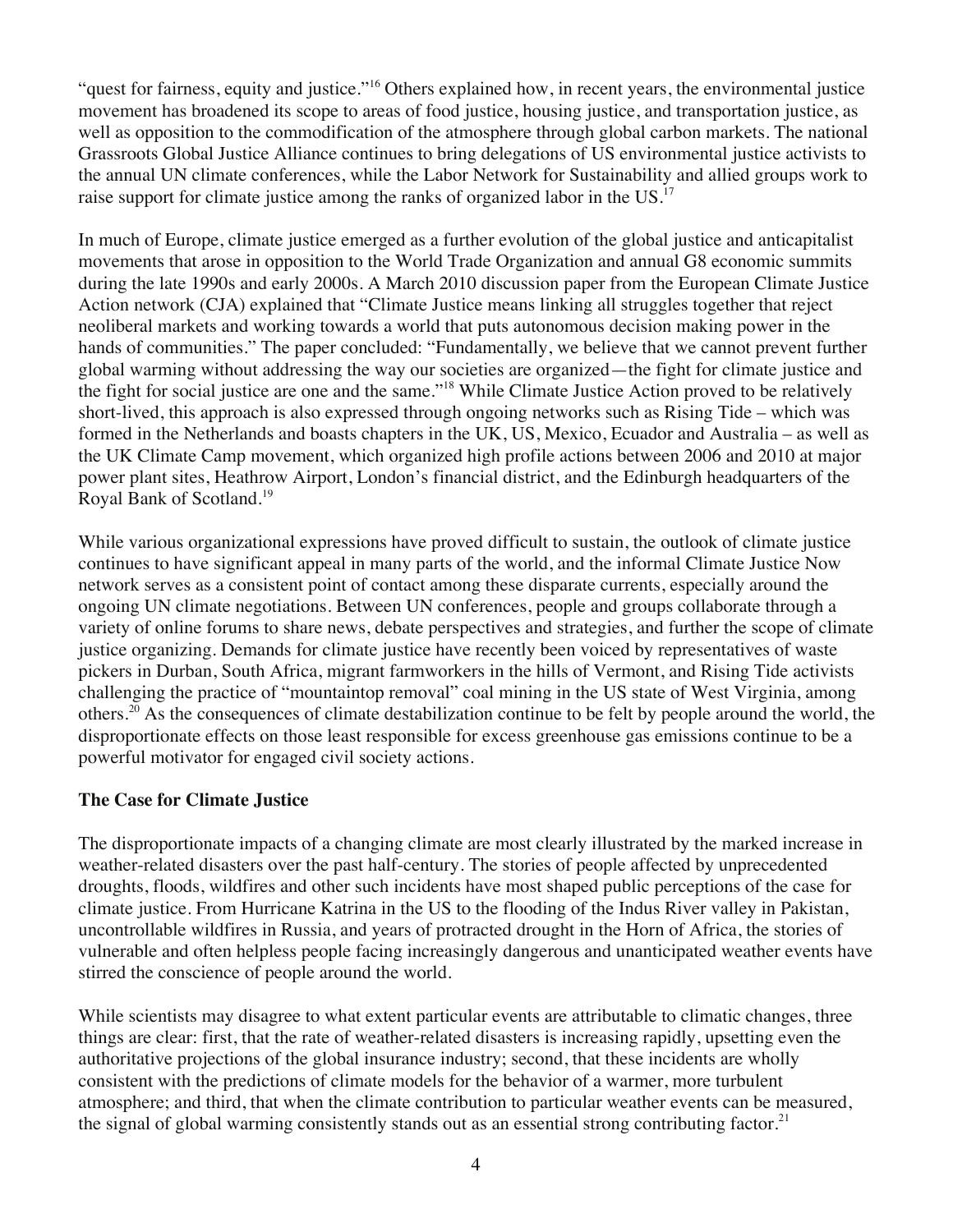The 2007 UN Human Development Report revealed that one out of every 19 people in the so-called developing world was affected by a climate- related disaster between 2000 and 2004, compared to one out of every 1500 people in the OECD countries.<sup>22</sup> A 2009 Oxfam study found that of nearly 250 million people who are now affected by natural disasters every year, 98 percent of them are falling victim to climate-related events such as floods and droughts. They predict that this could increase to over 375 million people per year as soon as 2015.<sup>23</sup> Columbia University's International Earth Science Information Network predicts that by 2050 the world will see as many as 700 million climate refugees.<sup>24</sup> The IPCC's ongoing assessment of current climate research has confirmed these realities, while summarizing numerous studies of the potential impacts of observed trends. Their 2007 report predicted a worldwide decrease in crop productivity if global temperatures rise more than 3 degrees Celsius, and that crop yields from rain-fed agriculture could be reduced by half as early as 2020. Current climate trends would expose between 75 million and 250 million people to "increased water stress" in Africa alone.<sup>25</sup>

Some of the grimmest consequences for human rights are contained in the IPCC's assessment of the health consequences of climate changes, which predicts "increases in malnutrition and consequent disorders [...]; increased deaths, disease and injury due to heatwaves, floods, storms, fires and droughts; the increased burden of diarrheal disease; the increased frequency of cardio- respiratory diseases due to higher concentrations of ground- level ozone [...]; and, the altered spatial distribution of some infectious disease vectors," including malaria. It is clear that those populations with "high exposure, high sensitivity and/or low adaptive capacity" will bear the greatest burdens; those who contribute the least to the problem of global warming will continue to face the most severe consequences.<sup>26</sup>

A study by Rafael Reuveny of Indiana University, examined 38 cases over seven decades where populations were forced to migrate due to a combination of environmental and other factors.Half of these cases led to violent conflict between the migrating populations and those in the host areas. Reuveny points out that those who depend the most on the environment to sustain their livelihood, especially in regions where arable land and fresh water are scarce, are most likely to be forced to migrate when faced with rapid and unplanned-for climate changes.<sup>27</sup> Journalist Christian Parenti's book, *Tropic of Chaos*, offers a particularly graphic, on-the-ground tour of climate-exacerbated conflicts throughout Africa, Asia and Latin America, illustrating what he describes as "the catastrophic convergence of poverty, violence and climate change."<sup>28</sup>

"There could be no clearer demonstration than climate," explained the 2007 Human Development Report, "that economic wealth creation is not the same as human progress."<sup>29</sup> Those who benefited least from the unsustainable pace of economic growth and capitalist expansion between 1950 and the early 2000s are facing a future of suffering and dislocation that may be unprecedented in world history. To prevent this will require a thoroughgoing reversal of patterns of exploitation and maldevelopment that many in the global North have come to take for granted. This understanding lies at the very core of the case for climate justice.

### **Challenging Fossil Fuels and the False Solutions**

While movements for climate justice do not claim a unified political strategy, their praxis to date clearly fall into three main arenas: strategic interventions at the annual negotiations carried out under the UN's Framework Convention on Climate Change (UNFCCC); challenges to the expanding extraction of fossil fuels; and a variety of efforts to expose corporate-driven "false solutions" to the climate crisis. Even as fossil fuel companies and other transnational corporate interests underwrite efforts to deny the reality of global climate disruptions, they have simultaneously aimed to influence the debate over climate solutions.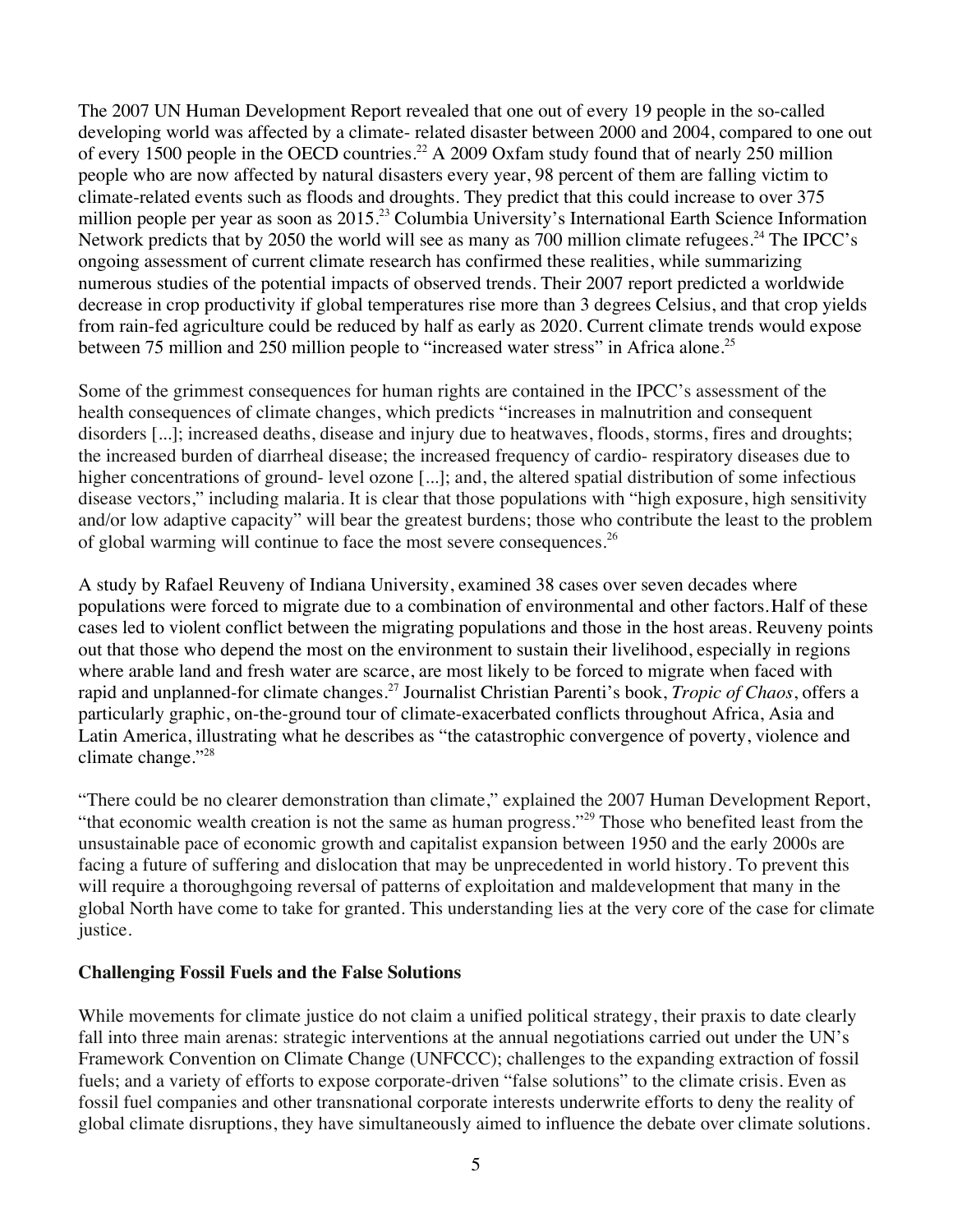Several sectors of the global energy industry have proposed technological and policy measures purported to address the climate situation while assuring their continued hegemonic role in the global economy. Campaigns to challenge the false solutions to climate change focus mainly on these corporate initiatives. The false solutions framework has engaged those who identify with the messages of climate justice in opposition to a new generation of energy megaprojects, as well as the global proliferation of carbon markets and a variety of proposed geoengineering schemes.<sup>30</sup>

The petroleum industry's most aggressive measures, however, are more closely linked to their support for climate change denial. With oil prices rising and conventional reserves rapidly dwindling, the industry is pursuing new technologies to extract oil and gas from increasingly inaccessible and hazardous locations, including deep beneath the oceans, once-impervious geological formations, and tar sands deposits from Alberta, Canada to the Congo Basin.<sup>31</sup> These projects have sparked widespread opposition from the people most affected by these projects, including Inuit communities near the shores of the Arctic Ocean, Cree people in central Alberta, and people living in the vicinity of major shale formations that have shown to be lucrative sources of oil or gas when subjected to the high-pressure injections of water and chemicals known as hydrofracturing, or "fracking."32 Campaigns in solidarity with those most affected by these most extreme forms of energy development have engaged people throughout the world in recent years.

The technology of fracking for natural gas links opposition to conventional fossil fuels with the emerging false solutions to the climate crisis. Influential environmental NGOs in the US and beyond continue to view natural gas, with roughly 30 percent less carbon dioxide emitted than from burning oil, as a "bridge fuel" to help facilitate the future expansion of renewable energy. But the hazards of modern gas extraction methods have sparked opposition in many regions, including some of the most politically conservative parts of the United States. Amid numerous reports of contaminated water, dying livestock and hazards to human health, landowners are organizing to resist the pressure to sign drilling contracts, while towns and entire counties are enacting bans, Vermont passed a statewide ban on fracking in 2012, and New York's governor proposed to prohibit the practice in most of the state. $33$ 

False solutions to the climate crisis include a variety of technologies that are claimed to expand energy supplies without increasing greenhouse gas emissions, as well as market-oriented policy measures such as carbon markets and offsets that aim to substitute for regulations against pollution.<sup>34</sup> Technological false solutions include the expansion of nuclear power, which was widely advocated before Fukushima and will likely be considered again in the near future. Indigenous inhabitants of areas known to be rich in uranium, including the US Southwest and central Canada, are organizing against the expansion of mining in their territories. The false promise of "carbon capture and storage" from new coal-fired power plants is another important focus, as a new generation of purportedly "capture-ready" coal plants has been proposed in many countries, despite a scientific consensus that reliable underground carbon capture is many decades away, at best.<sup>35</sup> Local activists tied to the Sierra Club have reportedly halted the construction of 132 new coal plants in the US in recent years.<sup>36</sup> While utilities claim that new coal plants will replace older, less efficient ones and thus reduce the climate impact of US electricity production, activists argue that new construction will sustain the economy's dependence on coal far into the future.

In many countries, opposition to industrial-scale plantations for biofuel – more appropriately "agrofuel" – production is a central focus of resistance. Expansion of soya, maize and sugarcane fields for fuel production encroaches on traditional land uses and contributes to ongoing food shortages, while scientists increasingly question whether there is any climate advantage to burning agrofuels instead of gasoline.<sup>37</sup> The challenge to land rights is most acute in South America – where native forests and grasslands, as well as traditional polycultures, are being plowed under to facilitate a massive expansion of soy production – as well as in Africa and Southeast Asia, where rainforests and pasture lands are overrun by expanding palm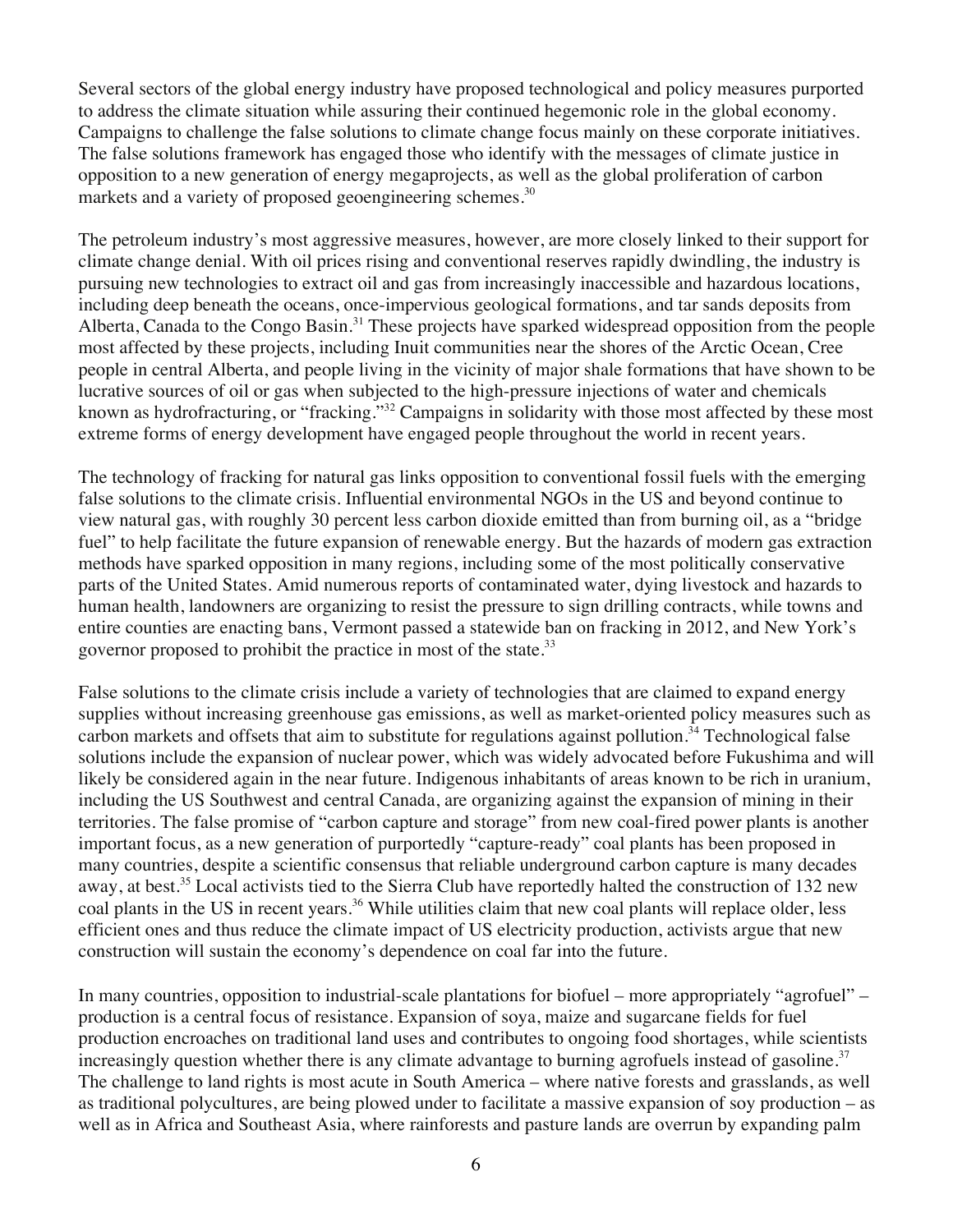oil plantations.38 The Global Forest Coalition and World Rainforest Movement, among others, have brought international attention to people's movements challenging these rapidly expanding agrofuel monocultures. The same regions of the world also face a new generation of massive hydroelectric dams, including projects in uniquely endangered areas such as the Amazon basin. For example, indigenous and fishing peoples have repeatedly attempted to block the construction of a new dam on Brazil's legendary Xingu River; when developers built an initial barrier to begin obstructing the river, opponents blocked roads and hand-dug a trench to free the river once again.<sup>39</sup>

On the policy front, campaigners for climate justice have led the environmental opposition to the expansion of carbon markets, along with several newer schemes that further commodify nature. Climate justice activists tend to view tradable emissions permits as a boon to corporations seeking to postpone investments in energy-saving technologies, while simultaneously creating a new property right to pollute the atmosphere.<sup>40</sup> The consistent over-allocation of permits has allowed politically powerful corporations to exceed legislated "caps" on emissions with ease. One significant impetus for the creation of Climate Justice Now was the advocacy in favor of carbon markets by several larger environmental NGOs, represented at the UN climate conferences as the Climate Action Network (CAN). CAN describes itself as a broadly inclusive alliance working toward "the coordinated development of NGO strategy on international, regional, and national climate issues," and boasts a network of 700 international organizations, both large and small.<sup>41</sup>

The British columnist George Monbiot has aptly described global carbon trading as "an exuberant market in fake emissions cuts."<sup>42</sup> Carbon offsets, which allow corporations to invest in nominally carbonreducing projects around the world in exchange for higher emissions at home, are frequently described as a gaping "hole" in any mandated emissions cap. A German study of UN-approved carbon offset projects reported that at least 40 percent, and as many as 86 percent of all offset-funded projects (hydroelectric and wind power developments, industrial energy efficiency, etc.) would likely have been carried out anyway.<sup>43</sup> This runs counter to the Kyoto Protocol's guideline requiring that projects granted emissions offsets must be "additional," *i.e.* not already underway.

In California, environmental justice groups went to court in 2011 to challenge a new state cap-and-trade law. They argued that its provisions for international offsets would encourage corporations to continue increasing in-state  $CO<sub>2</sub>$  emissions, together with other forms of pollution that more directly affect public health.<sup>44</sup> A decision in the plaintiffs' favor was overturned on appeal, and advocates went on to appeal to the governor, and then to the federal Environmental Protection Agency (EPA), on grounds that the scheme violates the civil rights of communities of color that are disproportionately exposed to unsafe levels of air pollutants.<sup>45</sup>

Despite widespread opposition, and mirroring the predictions of many market skeptics, UN negotiators continue to expand the scope of pollution markets beyond the trading of permits to emit carbon dioxide. The Indigenous Environmental Network has been in the forefront of organizing global opposition to an enhanced offset scheme aimed to address deforestation, which is responsible for up to 25% of global greenhouse gas emissions.<sup>46</sup> This plan, known as REDD (Reducing Emissions from Deforestation and Forest Degradation) has encouraged new proposals for tradable biodiversity credits, clean water credits, and other novel market-oriented measures.

## **To the Summits and Beyond**

While the principles of climate justice have the potential to unite a wide variety of people's movements around the world, many groups engaged in local struggles against new energy developments still identify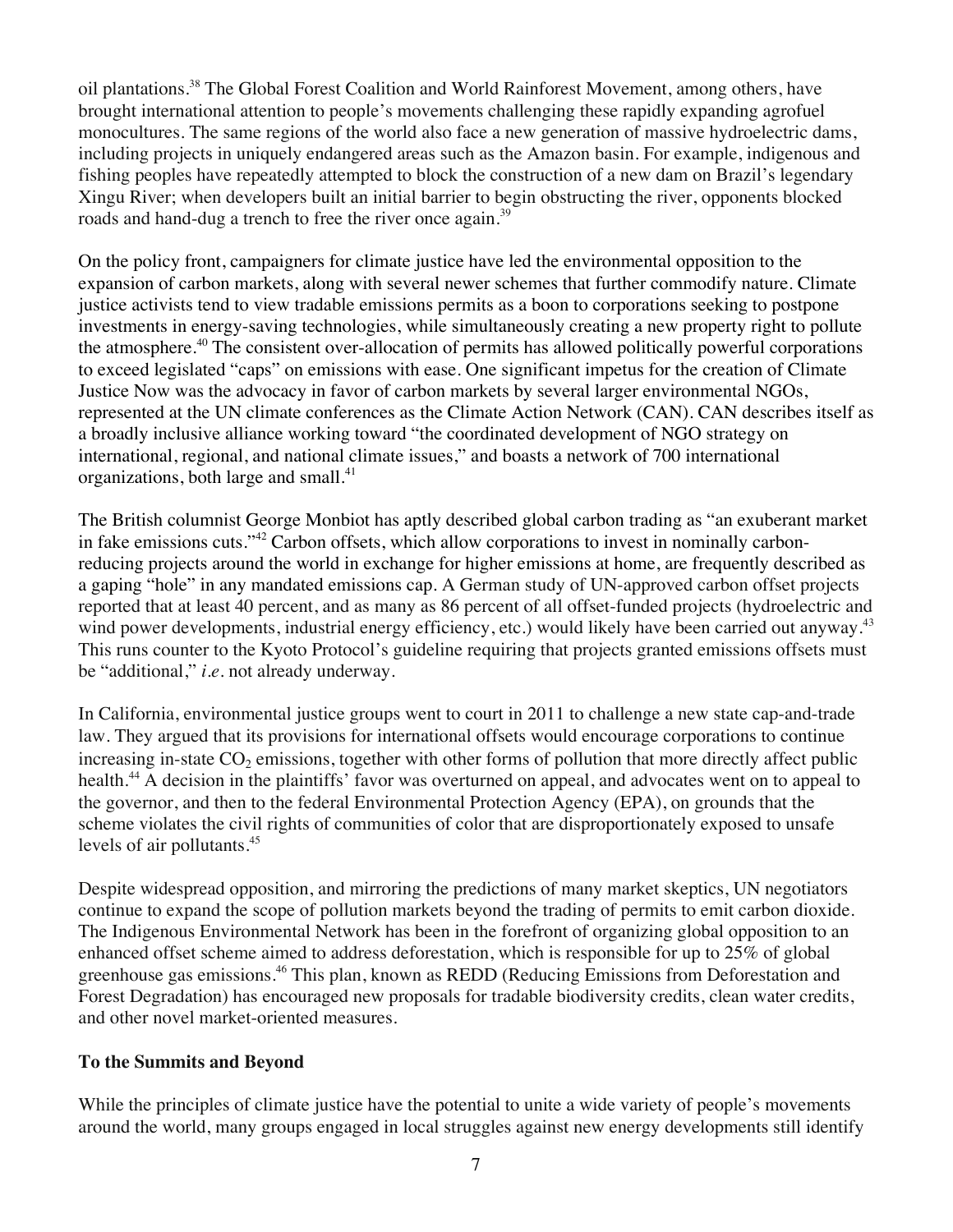rather loosely with the climate justice movement. This is especially true in the US and Europe, where climate justice campaigns began to coalesce in the lead-up to the 2009 Copenhagen climate summit, only to subside in the summit's aftermath.

Indeed, some active participants have concluded that Copenhagen was the inadvertent peak of global efforts to create a unified climate justice movement. Some 50,000 people attended the alternative "Klimaforum" people's summit in Copenhagen, and over 100,000 marched in the streets during the conference, many conveying demands for climate justice and for "System Change, Not Climate Change," yet this proved far from sufficient to prevent a diplomatic meltdown inside the conference center. The Copenhagen effort, according to CJA activists Nicola Bullard and Tadzio Müller,

failed to establish an anti-capitalist CJ-discourse that was visible and understandable beyond the subcultures of activists and policy-wonks, and thus failed to provide a visible alternative to despair; failed to establish a new 'pole of attraction' that would substantially reconfigure the political field around climate change; and failed to do anything to significantly advance the fight for climate justice. In some sense, the *global* CJM [Climate Justice Movement; emphasis in original] remained something more of a potential than a reality.<sup>47</sup>

In the US as well, the most visible manifestations of climate justice occurred in the lead-up to Copenhagen. North American activists created a Mobilization for Climate Justice network and organized a series of actions across the continent on November 30, 2009, the ten-year anniversary of the landmark demonstrations in Seattle against the World Trade Organization.<sup>48</sup> In the San Francisco Bay Area, the Mobilization for Climate Justice-West (MCJ-West) organized seven high-profile demonstrations and actions during the five months prior to Copenhagen, often acting in solidarity with community activists in Richmond, California in opposition to a major Chevron oil refinery located in that North Bay city.

MCJ-West proved unable to sustain its high public visibility into 2010 and beyond, despite a principled and politically significant effort to restructure the group to better reflect the priorities of organized local communities. The broader Mobilization ceased to operate following a similar internal discussion. Although participants agreed that "frontline" environmental justice communities should ideally be in the forefront of the climate justice movement, organizations struggling with the daily impacts of political and economic marginalization did not appear to have the capacity – nor perhaps the inclination – to sustain a unified national climate justice coalition. The lessons of these experiences, however, have inspired some insightful new approaches to political alliance-building across barriers of race and class, initiated in part by a San Francisco Bay Area group called the Movement Generation Justice and Ecology Project.<sup>49</sup>

Efforts to reunite various climate justice tendencies at the 2010 US Social Forum in Detroit proved largely symbolic and limited in scope. However, Movement Generation and several allied groups, including the Indigenous Environmental Network, Grassroots Global Justice and others, continued to meet and develop strategies. A September 2010 position paper proposed uniting around four themes: root cause remedies; human rights and anti-racism; reparations for historic injustices; and directly democratic control by people over the decisions that affect their lives.<sup>50</sup> In 2012, nearly 30 groups organized as the Climate Justice Alignment proposed a nationwide campaign for a "just transition" away from fossil fuel dependence, including the creation of 10 million new jobs in renewable energy, public transportation, local food, waste reduction, and related areas.<sup>51</sup>

Internationally, a significant effort to coalesce climate justice-oriented movements was realized in Cochabamba, Bolivia during April 2010. At the end of the Copenhagen climate conference, Bolivian president Evo Morales' invited participants to Bolivia four months hence to participate in a People's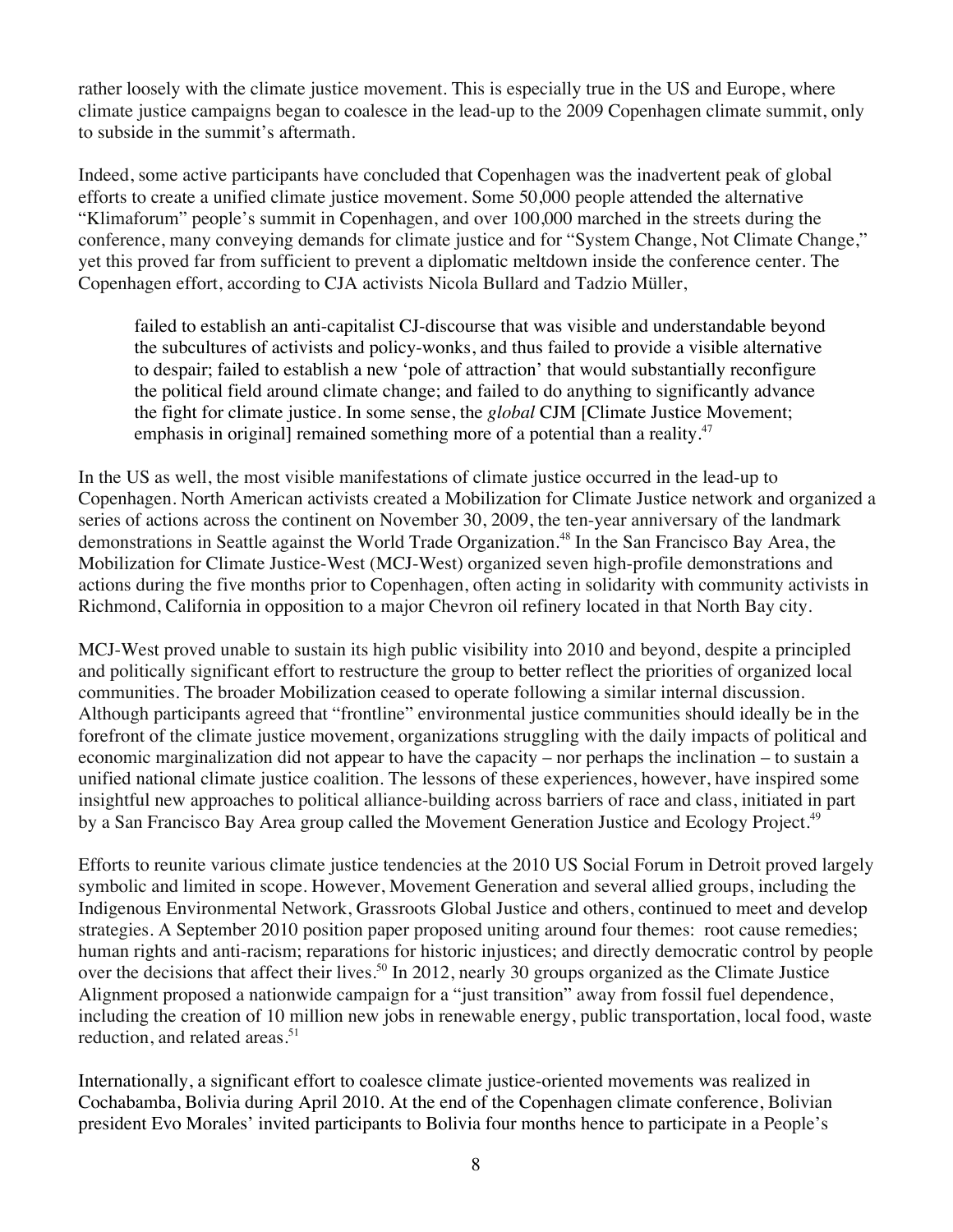Conference on Climate Change and the Rights of Mother Earth. Some 30,000 representatives of civil society, indigenous peoples, and social movement actors from around the world, along with a delegation of public officials from Bolivia and allied countries, assembled in Cochabamba to develop a "People's Agreement," assembled from the products of 17 onsite working groups.

In marked contrast to the rather empty "accord" that came out of the UNFCCC negotiations in Copenhagen, the People's Agreement was rooted in indigenous views of harmony, complementarity and anti-colonialism, and proposed a Universal Declaration on the Rights of Mother Earth. The document condemned carbon markets and the commodification of forests for carbon offsets; asserted the rights of climate migrants; and proposed an International Climate and Environmental Justice Tribunal to judge and punish activities that promote further climate change.<sup>52</sup> However, the agreement fell short of endorsing the full climate justice agenda, most notably the call to keep fossil fuels in the ground. Popular movements critical of Bolivia's economic dependence on resource extraction formed a separate working group, which was compelled to operate outside of the official proceedings.<sup>53</sup>

Further public expressions of climate justice continued to manifest at the annual conferences of the UNFCCC in Cancún, Mexico at the end of 2010 and Durban, South Africa in  $2011<sup>54</sup>$  In both instances, international NGOs affiliated with Climate Justice Now brought representatives of popular movements from throughout the global South to the UN summits to testify at official side events and demonstrate outside of the proceedings. Vía Campesina and its affiliated peasant farmer movements were in the forefront of public events in Cancún, challenging the limitations of the official proceedings. In Durban, conflicts between civil society groups participating in the UN conference and those who remained outside came to a head on the very last day during an Occupy-style demonstration just outside the conference hall. While representatives of organizations such as Greenpeace and 350.org urged cooperation with UN security in clearing the building of protesters, several activists refused to leave and some were forcibly removed.<sup>55</sup> Whereas many groups affiliated with Climate Justice Now have had an increasingly difficult time airing their issues within the UN process – pointing to a concerted effort by officials to marginalize civil society voices – others remain hopeful about the potential for a coordinated inside/outside strategy around these annual events.

## **Into the Future**

Where is the movement for climate justice today? Many groups continue to intervene under the banner of climate justice at the UN level, despite what some groups perceive to be diminishing returns on these efforts. But perhaps more important, local activists around the world continue to bring climate justice messages into their campaigns. Some activists have voiced concerns that the message of climate justice has been appropriated by large international NGOs, governments, and development agencies, while others celebrate the emergence of official climate justice initiatives, such as a £3 million fund announced by the Scottish government in 2012 to support water projects in eastern and central Africa.<sup>56</sup> As awareness grows of increasingly erratic and extreme weather patterns throughout the world, the social justice dimensions of the climate crisis have proved increasingly difficult to overlook.

One promising development is the increasingly unified opposition to the increasing pace of oil extraction from western Canada's Alberta tar sands, which has widely been described as the most climate-damaging project in the world.57 In 2011, organizers with the traditionally cautious 350.org network overcame an initial reluctance and actively supported a civil disobedience campaign in Washington, D.C. Over 1200 people were arrested outside the White House in opposition to a new US pipeline for tar sands oil, and representatives of the Indigenous Environmental Network were prominent participants in those actions.<sup>58</sup> A year later, "350" was actively supporting a pipeline blockade in Texas, an organizing effort in northern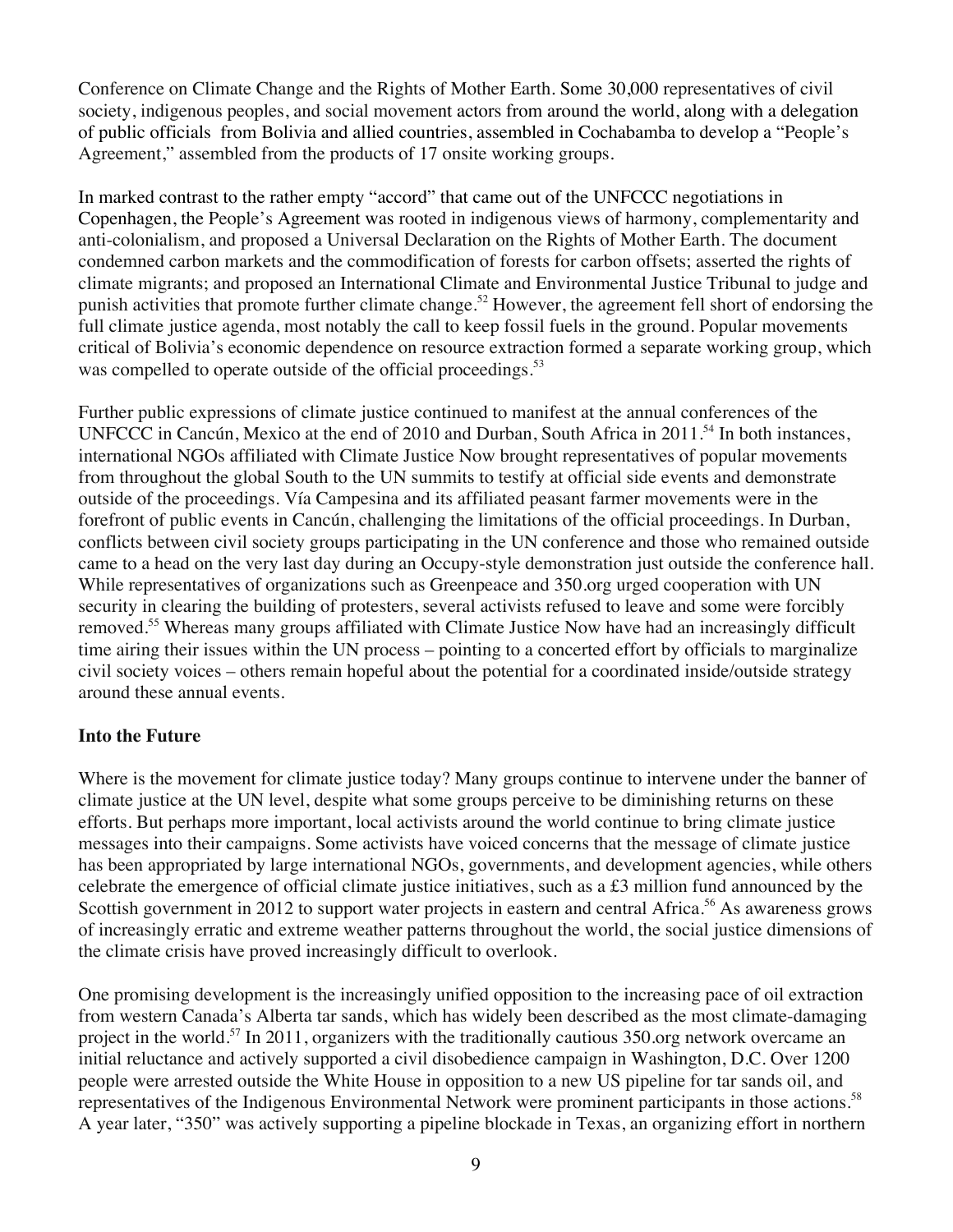New England against the reconfiguration of a 60-year old pipeline to transport tar sands oil, and a civil disobedience campaign at Montana's state capitol over the issue of coal exports. The tar sands pipeline – proposed to run from the Canadian border to oil refineries on the Gulf of Mexico – even became an issue in the 2012 US presidential campaign. These efforts have significantly raised the stakes for climate activism in general, and for furthering the understanding that marginalized peoples – starting with the First Nations communities in central Alberta – remain at the frontlines of destructive new energy developments in North America and beyond. Despite concerns about the potential dilution of climate justice principles, the movement's core messages continue to motivate concerted actions for climate protection and for the rights of affected communities around the world.

Movements for climate justice continue to be multifaceted, and draw upon a perhaps unprecedented diversity of perspectives and strategies. In many ways, their diversity is their greatest strength, given the multiplicity of peoples affected by extreme weather and increasing climate chaos, as well as the need to develop appropriate strategies for a wide variety of political contexts. But the climate crisis is also inherently global in scope, and the lack of progress toward global reductions in greenhouse pollution speaks to the need for ever greater coordination, determination, and commonality of vision.

Climate justice activists' involvement at the UN level has helped forge unique and encouraging alliances among people and organizations throughout the world, but the 2011 Durban Platform's deferral of new mitigation measures until 2020 at the earliest helped further a lingering crisis of confidence in the entire process. The delay could spell a "death sentence for Africa, small island states, and the poor and vulnerable worldwide," in the words of Friends of the Earth International chair Nnimmo Bassey, and increasing "climate racism, ecocide, and genocide," according to IEN's Tom Goldtooth.<sup>59</sup> Perhaps the movement's best hope lies in the combination of rising climate militancy in the North and the increasing international visibility of struggles in the South. Short of a comprehensive strategy to overturn the stalemate in global negotiations – in turn a product of the political hegemony of fossil fuel interests – South African analyst and activist Patrick Bond suggests that:

we should remind ourselves of the most important features of a future climate justice politics: in thinking locally, nationally and globally, and also acting in each sphere with the appropriate analysis, strategies, tactics and alliances.<sup>60</sup>

Humanity's future may rest on that somewhat tentative but undoubtedly essential prospect.

#### $\overline{a}$ **NOTES**

<sup>&</sup>lt;sup>1</sup> For a comprehensive review of climate justice perspectives in the lead-up to Copenhagen, see Ulrich Brand, *et al.*, eds., *Contours of Climate Justice: Ideas for shaping new climate and energy politics* (Uppsala: Dag Hammarskjöld Foundation 2009).

<sup>&</sup>lt;sup>2</sup> James Hansen, *et al.*, "Target Atmospheric CO<sub>2</sub>: Where Should Humanity Aim?," *Open Atmospheric Science Journal 2,* pp. 217-23 (2008).

<sup>3</sup> Kenny Bruno, *et al.*, *Greenhouse Gangsters vs. Climate Justice* (San Francisco: Transnational Resource & Action Center, 1999).

<sup>4</sup> *Toxic wastes and race in the United States: A national report on the racial and socioeconomic characteristics of communities with hazardous waste sites* (New York: United Church of Christ, 1987). The conclusions were updated in Robert D. Bullard, *et al.*, *Toxic Wastes and Race at Twenty 1987—2007: Grassroots Struggles to Dismantle Environmental Racism in the United States* (Cleveland: United Church of Christ, 2007).

<sup>5</sup> Brian Tokar, "Environmental Justice," in *Earth for Sale: Reclaiming Ecology in the Age of Corporate Greenwash*  (Boston: South End Press, 1997), chapter 6.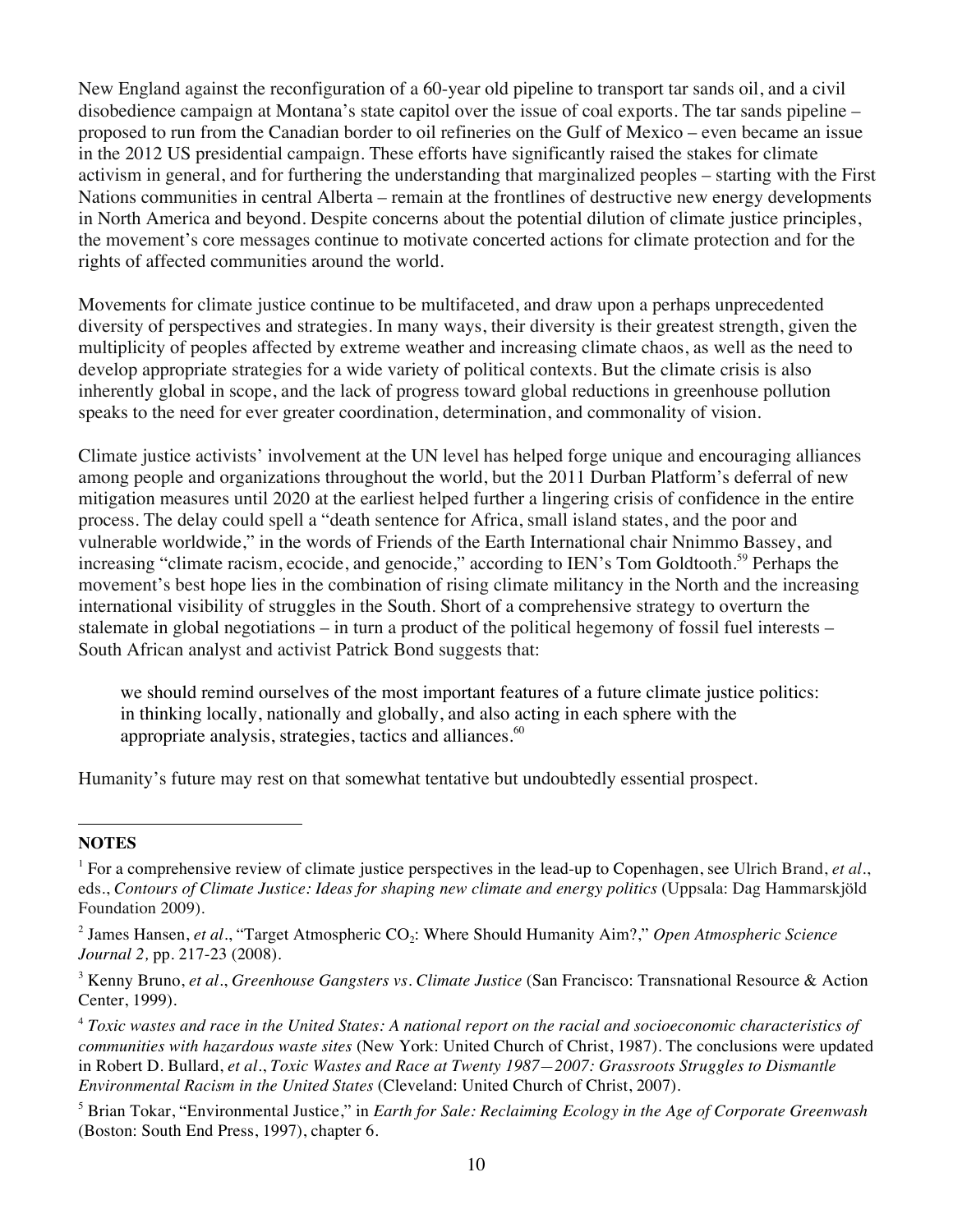6 Available from http://www.ejnet.org/ej/principles.html.

<sup>7</sup> Downloaded from http://www.ejnet.org/ej/climatejustice.pdf, accessed June 14, 2012.

<sup>8</sup> Downloaded from http://www.ejnet.org/ej/bali.pdf, accessed June 14, 2012.

<sup>9</sup> The climate-centered activities of GJEP are highlighted on their blog, at http://climate-connections.org and IEN's at http://ienearth.org/climatejustice.html.

<sup>10</sup> http://www.durbanclimatejustice.org/durban-declaration/english.html.

 $11$  Climate Justice Now press statement, Bali, Indonesia, December 14, 2007, via Durban Group email list.

 $12$  Climate Justice Now Principles of Unity, May 12, 2008 draft, via Climate Justice Now email list.

<sup>13</sup> A full listing as of November 2010 is at http://www.climate-justice-now.org/category/climate-justicemovement/cjn-members.

<sup>14</sup> Statement of Henry Saragih, general coordinator of La Vía Campesina, to the Klimaforum alternative summit, 7 December 2009, via CommonDreams.org.

<sup>15</sup> WEACT's origins are discussed in Ashley Dawson, "Climate Justice: The Emerging Movement against Green Capitalism," *South Atlantic Quarterly* 109:2 (Spring 2010), pp. 325-326. Also see *Advancing Climate Justice: Transforming the Economy, Public Health and Our Environment: Conference Agenda and Resource Guide* (New York: WEACT, 2009).

<sup>16</sup> Comments of Robert Bullard at "Advancing Climate Justice: Transforming the Economy, Public Health and Our Environment" conference (New York, January 30, 2009).

<sup>17</sup> GGJ's activities at the "Rio  $+20$ " environmental summit in Brazil in 2012 are outlined at http://ggjalliance.org/node/982, and the Labor Network for Sustainability's perspectives are described at http://www.labor4sustainability.org.

<sup>18</sup> "What does Climate Justice mean in Europe? A Discussion Paper," via Climate Justice Action email list, March 26, 2010.

<sup>19</sup> http://www.risingtidenorthamerica.org/about-rising-tide-north-america/our-history/, accessed June 18, 2012; "Remember, Remember: Climate Camp," *Shift Magazine* No. 12, at http://shiftmag.co.uk/?p=461.

<sup>20</sup> A further listing of climate justice successes by communities in the US and south Asia, can be found in Patrick Bond, *The Politics of Climate Justice: Paralysis Above, Movement Below* (Durban: University of KwaZulu-Natal Press, 2012), pp. 188-194.

<sup>21</sup> For example, see World Resources Institute, *Synthesis: Ecosystems and Human Well-Being*: *A Report of the Millennium Ecosystem Assessment* (Washington, DC: Island Press, 2005); Patrick Reichenmiller, *et al.*, *Weathering climate change: Insurance solutions for more resilient communities* (Zurich: Swiss Re, 2010); Seung-Ki Min, *et al.*,

"Human contribution to more-intense precipitation extremes" *Nature 470* (2011), pp. 378-381; Pardeep Pall, *et al.*, "Anthropogenic greenhouse gas contribution to flood risk in England and Wales in autumn 2000," *Nature 470* (2011), pp. 382-386; D. Coumou and S. Rahmstorf, "A decade of weather extremes," *Nature Climate Change 2* (2012), pp. 491–496.

<sup>22</sup> *Human Development Report 2007/2008: Fighting Climate Change: Human Solidarity in a Divided World*  (United Nations Development Program, 2007), p. 16.

<sup>23</sup> The Right to Survive: The Humanitarian Challenge for the Twenty-First Century (London: Oxfam International, April 2009).

<sup>24</sup> Cited in Christian Parenti, *Tropic of Chaos: Climate Change and the New Geography of Violence* (New York: Nation Books, 2011), p. 7.

<sup>25</sup> IPCC Working Group II Report, "Impacts, Adaptation and Vulnerability" (Geneva: Intergovernmental Panel on Climate Change, 2007), available from http://www.ipcc.ch.

<sup>26</sup> *ibid.*, p. 393.

<sup>27</sup> Rafael Reuveny, "Climate change-induced migration and violent conflict," *Political Geography* Vol. 26 (2007), pp. 656–73.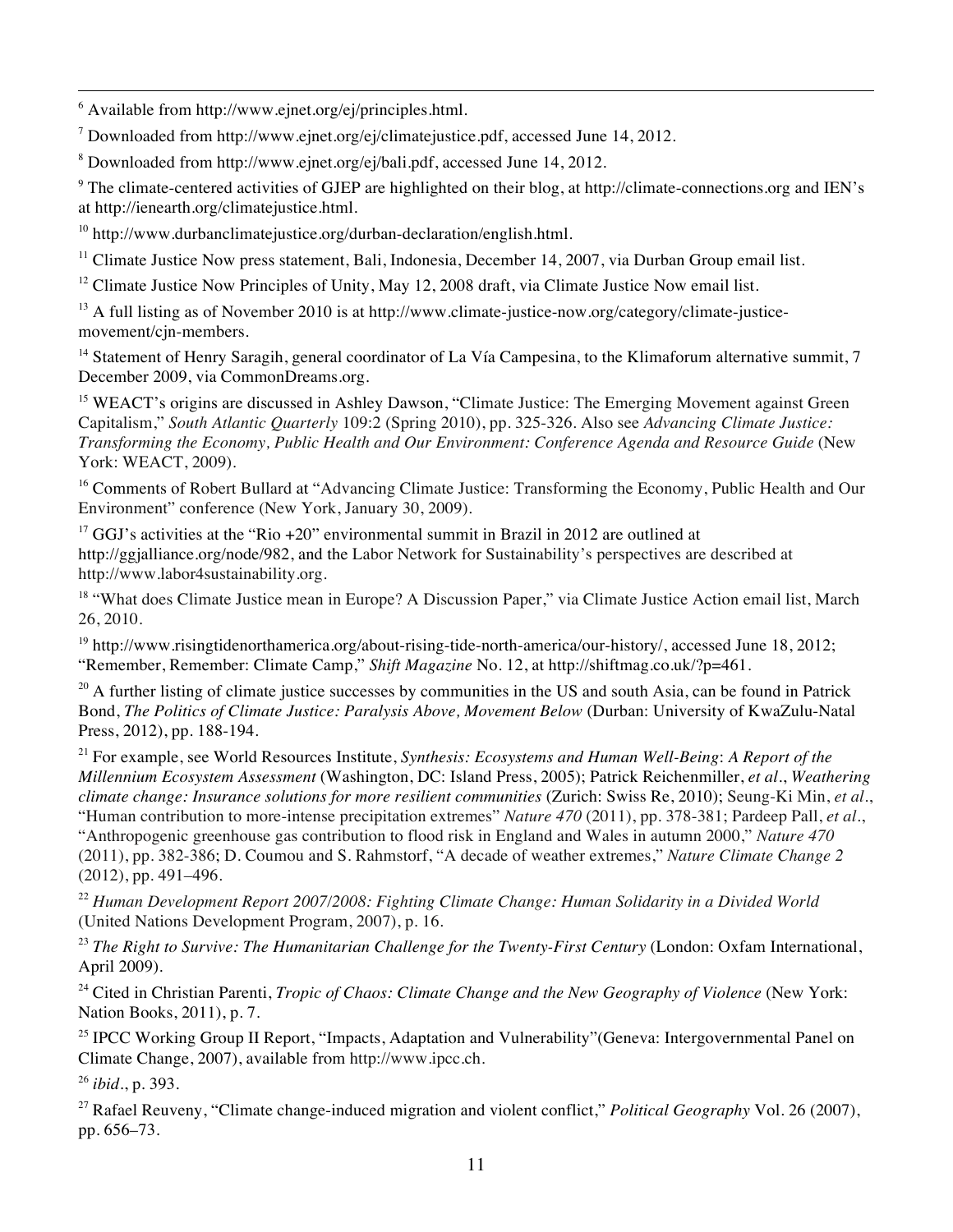<sup>30</sup> Comprehensive reviews of the false solutions framework include *Hoodwinked in the Hothouse: False Solutions to Climate Change* (Hood River, OR: Rising Tide North America, 2009) and *Indigenous Peoples' Guide: False Solutions to Climate Change* (Bemidji, MN: Indigenous Environmental Network, 2009).

<sup>31</sup> Jon Birger, "Why Shell is betting billions to drill for oil in Alaska," *Fortune*, June 11, 2012, at http://features.blogs.fortune.cnn.com/2012/05/24/oil-shell-alaska-drilling, accessed June 27, 2012; Sarah Wykes, "Energy Futures: Eni's investments in tar sands and palm oil in the Congo Basin," (Berlin: Heinrich Böll Foundation, 2009).

<sup>32</sup> For example, see J. M. Broder and C. Krauss, "New and Frozen Frontier Awaits Offshore Oil Drilling," *New York Times*, May 23, 2012; Emmanuel Raoul, "Petropolitics versus democracy: Canada's bitter black sands," *Le Monde diplomatique* (English edition), May 2010; Adam Federman, "To Drill or Not to Drill: Natural Gas Rush Forces Farmers to Choose Between Income and Land," *Earth Island Journal*, March 2010.

<sup>33</sup> Ellen Cantarow, "Fracking's 'Little Revolution': How a People-Powered Movement Fights Big Business for Clean Water," at

http://www.alternet.org/story/153853/fracking%27s\_%22little\_revolution%22%3A\_how\_a\_peoplepowered\_movement\_fights\_big\_business\_for\_clean\_water, accessed January 23, 2012; NYT on Alaska.

<sup>34</sup> For a more complete discussion of these issues, see Brian Tokar, *Toward Climate Justice: Perspectives on the Climate Crisis and Social Change* (Porsgrunn, Norway: New Compass Press, 2010), especially pp. 76-86.

<sup>35</sup> The scientific case against carbon capture and storage (CCS) is described in Emily Rochon, *et al.*, *False Hope: Why carbon capture and storage won't save the climate*, Amsterdam: Greenpeace International, May 2008. In April 2011, several prominent scientists signed on to an environmental justice letter to the US EPA Administrator outlining the case against CCS; available from

http://www.precaution.org/lib/ej\_and\_science\_ccs\_letter\_final.110411.pdf.

<sup>36</sup> Mark Hertsgaard, "How a Grassroots Rebellion Won the Nation's Biggest Climate Victory," at http://motheriones.com/environment/2012/04/beyond-coal-plant-activism, accessed April 3, 2012.

<sup>37</sup> See Brian Tokar, "Biofuels and the Global Food Crisis," in F. Magdoff and B. Tokar, eds., *Agriculture and Food in Crisis: Conflict, Resistance, and Renewal* (New York: Monthly Review Press, 2010).

<sup>38</sup> For example, see Rachel Smolker, *et al.*, *The Real Cost of Agrofuels: Impacts on food, forests, peoples and the climate* (Asunción, Paraguay: Global Forest Coalition, 2008).

<sup>39</sup> Charles Lyons, "The Dam Boom in the Amazon," New York Times, July 1, 2012, at http://www.nytimes.com/2012/07/01/opinion/sunday/the-dam-boom-in-the-amazon.html. Regular updates are available at http://www.xinguvivo.org.br/ and http://earthpeoples.org/blog/.

<sup>40</sup> For detailed reviews of these issues, see Larry Lohmann, *Carbon Trading: A Critical Conversation on Climate Change, Privatization and Power*, *Development Dialogue 48* (Uppsala: Dag Hammerskjold Center, September 2006); also Larry Lohmann, "Neoliberalism and the Calculable World: The Rise of Carbon Trading" and other essays in S. Böhm and S. Dabhi, eds., *Upsetting the Offset: The Political Economy of Carbon Markets* (London: MayFlyBooks, 2009), pp. 25-37, 175-191.

<sup>41</sup> http://www.climatenetwork.org/about/about-can; a full listing of affiliated groups is at http://www.climatenetwork.org/about/members.

<sup>42</sup> George Monbiot, "We've Been Suckered Again by the US. So Far the Bali Deal is Worse than Kyoto," *The Guardian*, December 17, 2007.

<sup>43</sup> Lambert Schneider, "Is the CDM fulfilling its environmental and sustainable development objectives? An evaluation of the CDM and options for improvement" (Berlin: Öko-Institut, 2007).

<sup>44</sup> Jeff Conant, "New Ruling Puts California's Cap and Trade on Permanent Hold," at http://climateconnections.org/2011/05/23/new-ruling-puts-california%E2%80%99s-cap-and-trade-on-permanent-hold/, accessed May 25, 2011.

 <sup>28</sup> Parenti, *Tropic of Chaos*, p. 5.

<sup>29</sup> *Human Development Report 2007/2008*, p. 27.